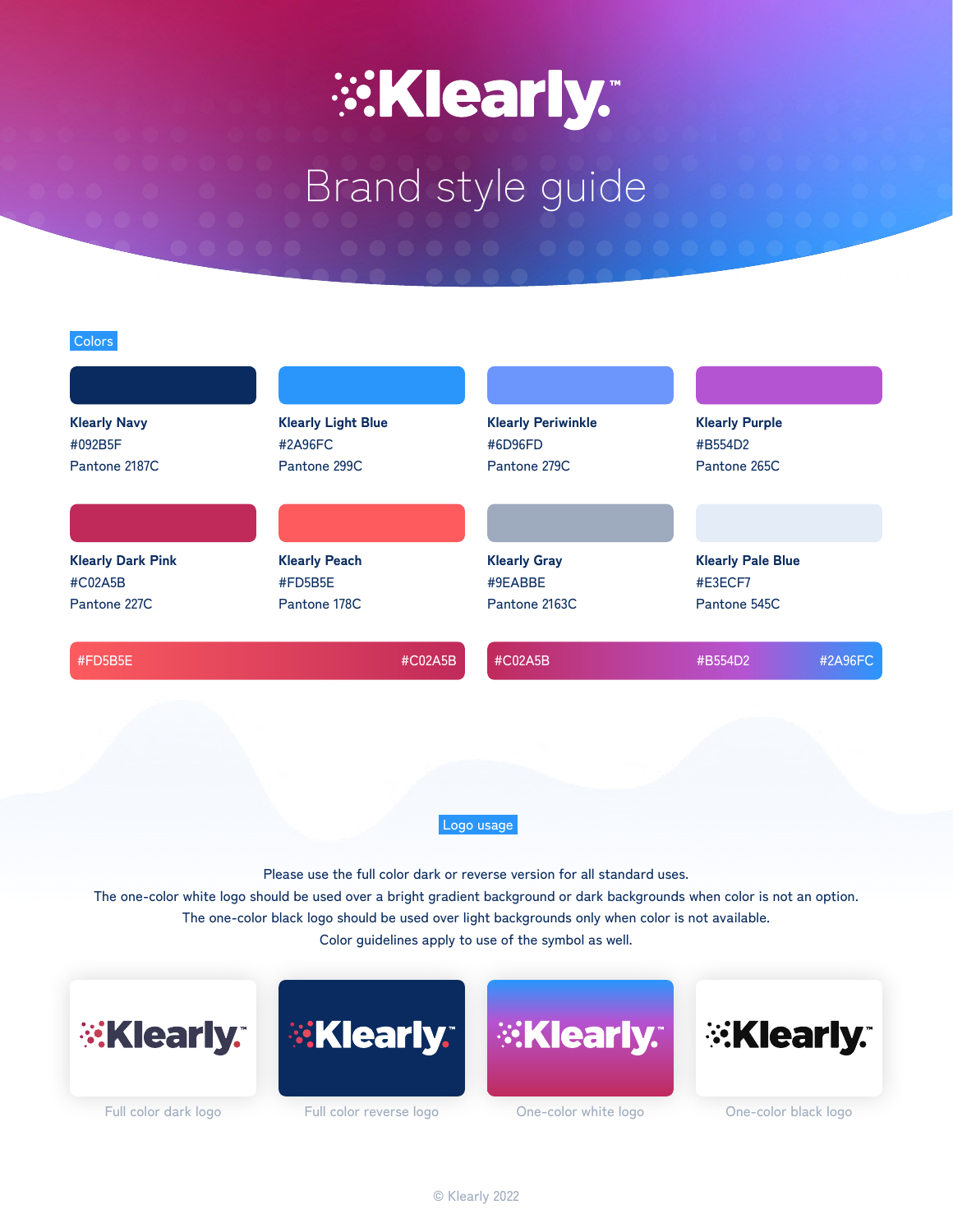# This is an H1 Style

Zen Kaku Gothic New Light

## This is an H2 Style

Zen Kaku Gothic New Light

## This is an H3 Style

Zen Kaku Gothic New Black

### This is an H4 Style / This is an H4 Style

Zen Kaku Gothic New Black

### **This is an H5 Style / This is an H5 Style**

Zen Kaku Gothic New Bold

This is an H6 Style Zen Kaku Gothic New Medium

# This is an H1 Style

Zen Kaku Gothic New Light

## This is an H2 Style

Zen Kaku Gothic New Light

## This is an H3 Style

Zen Kaku Gothic New Black

### This is an H4 Style Zen Kaku Gothic New Black

**This is an H5 Style** Zen Kaku Gothic New Bold

This is an H6 Style Zen Kaku Gothic New Medium

| Recommendation NEW<br>۰<br>$\sim$                                                                                                                                                                                                                                                                                                                                                                                                                                                         |  |
|-------------------------------------------------------------------------------------------------------------------------------------------------------------------------------------------------------------------------------------------------------------------------------------------------------------------------------------------------------------------------------------------------------------------------------------------------------------------------------------------|--|
| ○ 日 1                                                                                                                                                                                                                                                                                                                                                                                                                                                                                     |  |
| Insight NEW<br>O)                                                                                                                                                                                                                                                                                                                                                                                                                                                                         |  |
| OBI                                                                                                                                                                                                                                                                                                                                                                                                                                                                                       |  |
| A Alert NEW<br>$\frac{1}{2} \left( \frac{1}{2} \right) \left( \frac{1}{2} \right) \left( \frac{1}{2} \right) \left( \frac{1}{2} \right) \left( \frac{1}{2} \right) \left( \frac{1}{2} \right) \left( \frac{1}{2} \right) \left( \frac{1}{2} \right) \left( \frac{1}{2} \right) \left( \frac{1}{2} \right) \left( \frac{1}{2} \right) \left( \frac{1}{2} \right) \left( \frac{1}{2} \right) \left( \frac{1}{2} \right) \left( \frac{1}{2} \right) \left( \frac{1}{2} \right) \left( \frac$ |  |
| O E 1                                                                                                                                                                                                                                                                                                                                                                                                                                                                                     |  |